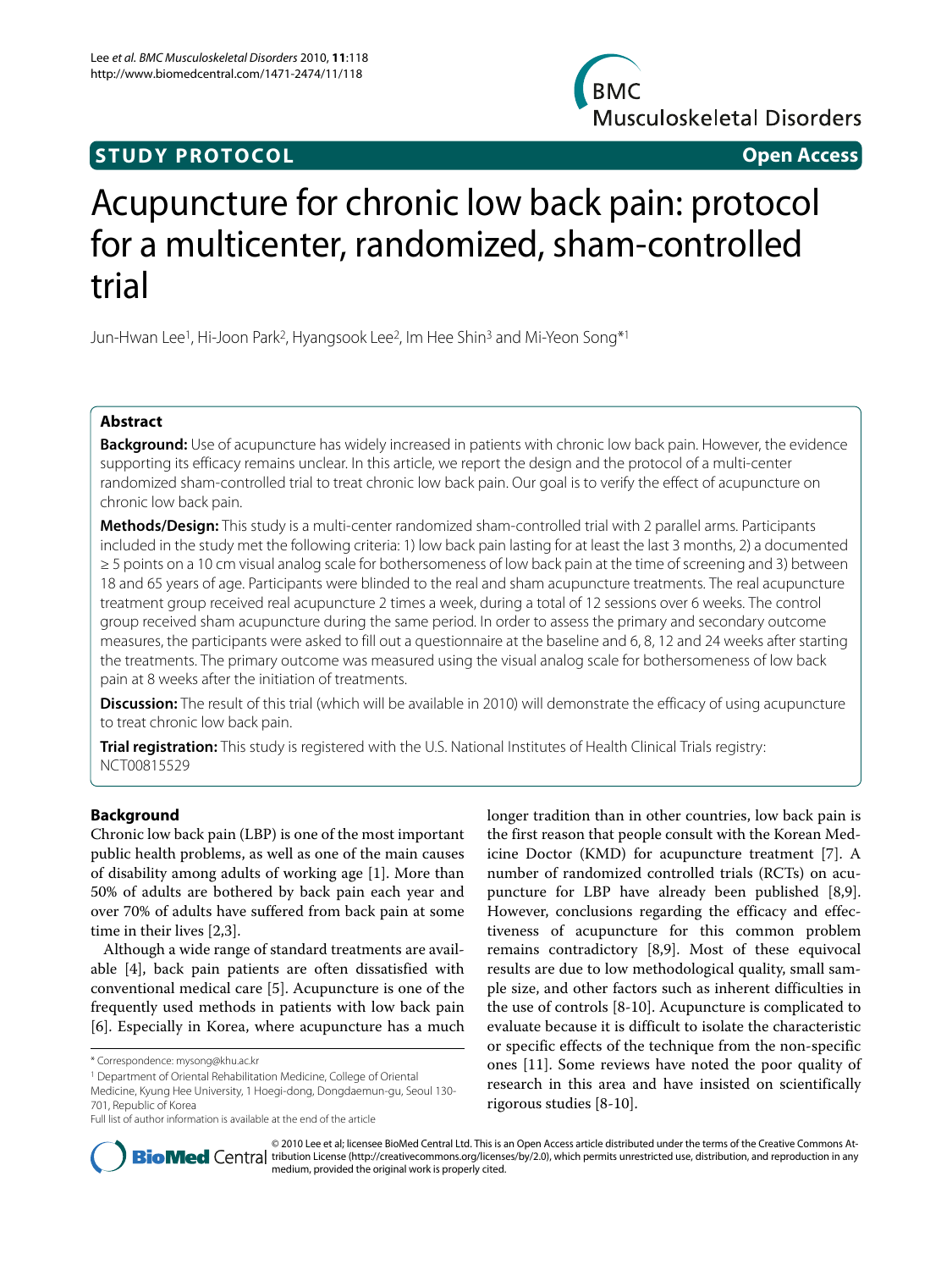# **Methods & Design**

# **Overview**

This study is a multicenter, randomized, non-penetrating sham-controlled study. The trial was conducted in the following three hospitals after obtaining permission from the Institutional Review Boards of three institutions: East-West Neo Medical Center of Kyung Hee University, Oriental Medicine Hospital of Sang Ji University, and Kyung Won Incheon Oriental Medicine Hospital. The patients were blinded to group allocation. The outcome assessment and the statistical analysis were performed by professionals who were blinded to the assignment of patients to either real or sham acupuncture (Figure [1](#page-1-0)).

# **Study duration**

October 2008-June 2010

# **Participants**

Patients aged between 18 and 65 years with non-radicular chronic low back pain of mechanical origin were recruited.

# **Inclusion criteria**

Inclusion criteria were developed mainly to exclude patients with specific or complicated low back pain.

<span id="page-1-0"></span>

**to treatment, and outcome assessment**.

- Between 18 and 65 years of age
- Low back pain lasting for at least the previous 3 months

• ≥ 5 points on a 10-cm visual analog scale for bothersomeness of low back pain at the time of screening • Intact on neurological examination (e.g., lumbosacral nerve function, deep tendon reflexes, plantar response, voluntary muscle activation, and sensory function)

• Non-specific, uncomplicated low back pain, i.e., ICD-10 (International Classification of Diseases-10)

codes:

M51.3 Other specified intervertebral disc degeneration

M54.5 Low back pain

M54.8 Other dorsalgia

M54.9 Dorsalgia, unspecified

S33.5 Sprain and strain of lumbar spine

S33.6 Sprain and strain of sacroiliac joint

S33.7 Sprain and strain of other and unspecified parts of lumbar spine and pelvis

• Participation agreement and signed informed consent

# **Exclusion criteria**

• Radicular pain

• Pain mainly below the knee, as clinical outcome is likely to vary

• Serious spinal disorders, including malignancy, vertebral fracture, spinal infection, inflammatory spondylitis, and cauda equina compression

• Patients who previously had spinal surgery or are scheduled to have one during the study

• Other chronic diseases that could interfere with acupuncture treatment effects, including cardiovascular disease, diabetic neuropathy, fibromyalgia, rheumatoid arthritis, dementia and epilepsy

• Chief musculoskeletal pain other than back pain

• Acupuncture treatment for low back pain during the previous month

• Conditions where acupuncture might not be safe, including clotting disorders, administration of an anticoagulant agent, pregnancy, and seizure disorders

• Severe psychiatric or psychological disorder

• Inability to read and write Korean

• Pending lawsuits/receiving compensation due to low back pain

• Patient taking corticosteroids, narcotics, muscle relaxant or herbal medicine to treat low back pain or any medication considered to be inappropriate by the investigator

• Refusal to participate in the trial or informed consent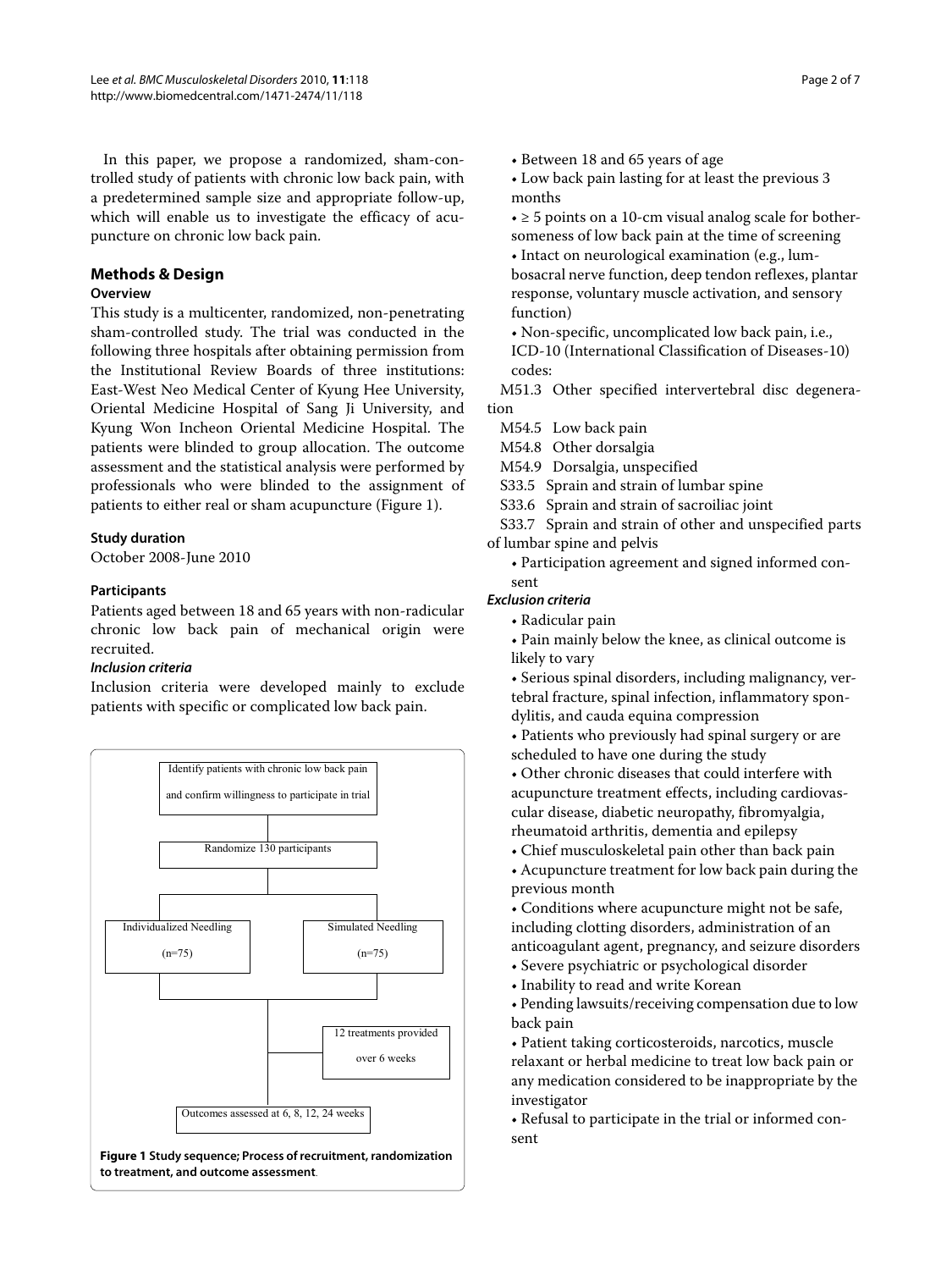#### **Recruitment**

Participants were recruited through advertisements in local newspapers, the hospital monthly magazine, on a website and on bulletin boards. If patients were interested in participating, they were asked to answer questions to determine eligibility. If eligible, they were guided through the informed consent process. After written consent was obtained, a study researcher administered the baseline questionnaire followed by random allocation to either the real or sham acupuncture group. After randomization, the interviewer scheduled the treatment procedure.

# **Randomization procedures**

The patients were randomized per center in order to give each investigator the same chance to use individual, standard, and sham acupuncture to control the selection bias of the trial. The random code for randomization was generated by the medical statistician and was kept by a clinician who did not contact patients.

Randomization was performed only after a subject was confirmed to be eligible and written informed consent was obtained. Subject details were recorded and a treatment arm and randomization number were allocated to the subject, and both of these were recorded in the subject's hospital file. The randomization form will be completed and returned to the principal investigator.

In order to ensure balance within the two groups, blocked randomization was employed. This was made possible by using computer-generated random numbers from SAS software or other computer software. Different block sizes can be used. For a block of four, the possible assignment orders are AABB, ABAB, ABBA, etc. If there is an important predictor of outcome, stratified block randomization is available. For example, gender may be a strong predictor, and then block randomization within each of the two strata, male and female can be performed. The blinding credibility of the real and sham acupuncture treatments were evaluated at the baseline and at the end of the 6-week treatment.

#### **Education of acupuncturists**

Licensed Korean Medicine Doctors (KMDs) who specialize in Korean Rehabilitation Medicine from the three participating hospitals should take the educational course to strictly adhere to the study protocol and to be familiar with administering study treatments; all participating KMDs underwent intensive and customized training for a full understanding of the "sham acupuncture" procedure, including details such as acupuncture points, depth, and manipulation. They were also trained to administer real acupuncture using a sham needle device.

# **Treatment details**

Both real and sham acupuncture groups received a total of 10-12 acupuncture sessions (approximately two times

a week, for 6 weeks). In the real acupuncture group, disposable sterile needles (40 mm  $\times$  0.25 mm) were used (Dong-bang Acupuncture Inc., Seoul, Korea), while nonpenetrating sham needles with identical gauge were used in the sham control group (Acuprime Co., Ltd, UK). At the time of the first acupuncture session, all participants received an "exercise manual for low back pain patients" from the spine center of East-West Neo Medical Center of Kyung Hee University and were encouraged to do exercises according to the manual during the whole treatment period. This manual includes information on physical activity, exercise and appropriate life-style modification.

**• Real acupuncture** A pre-defined, individualized acupuncture prescription in accordance with the characteristics of pain was employed. For this study, we developed a flexible treatment protocol by selecting a group of points that were predefined in every case, allowing the participating KMD some flexibility in the choice according to the diagnosis. The predefined points were carefully selected by a process of consensus with participating KMDs who were all experienced in low back pain. When we treated the patients in this research, we chose acupuncture points after the process of the meridian pattern identification. To treat low back pain, we assumed 3 types of meridian pattern identification according to the pain location (A: Gallbladder meridian pattern, B: Bladder meridian pattern, C: Mixed pattern).

The acupuncture points included: Shenshu (BL23), Qihaishu (BL24), Dachangshu (BL25), Yimmen (BL37), Weizhong (BL40), Wangu (GB12), Daimai (GB26), Huantiao (GB30), Yanglingquan (GB34), Zulinqi (GB41), Dicang (ST4), Zusanli (ST36), Fushe (SP13), Fujie (SP14), Yaoyangguan (GV3), Mingmen (GV4), Xuanshu (GV5), Shenting (GV24) and Shuigou (GV26).

Acupuncture treatment was given using a sterile, disposable stainless steel needle (40 mm  $\times$  0.25 mm) with the aid of the tube of a sham acupuncture needle device. After the skin sterilization, the needles were inserted perpendicular to a depth of 5-20 mm with the patient lying down and blindfolded, followed by bidirectional rotation to induce *Deqi* sensation. The needles were left in place for 15-20 minutes.

As the real acupuncture group received treatment that reflects everyday practice, the acupuncture points were varied from visit to visit when the symptoms or pain changed.

**• Sham acupuncture** Non-penetrating sham needles by Park et al. (Acuprime Co., Ltd, UK)[[12](#page-6-11)] were used. Eight pre-defined points in the lower back, which are non-traditional acupuncture points, were used after skin sterilization, with patients lying down; 1 cm below from Weiyang (BL39), 1 cm lateral to Ganshu (BL18), 1 cm lateral to Pishu (BL20), and 2 cm above from Huantiao (GB30), all bilaterally. The technique did not vary in any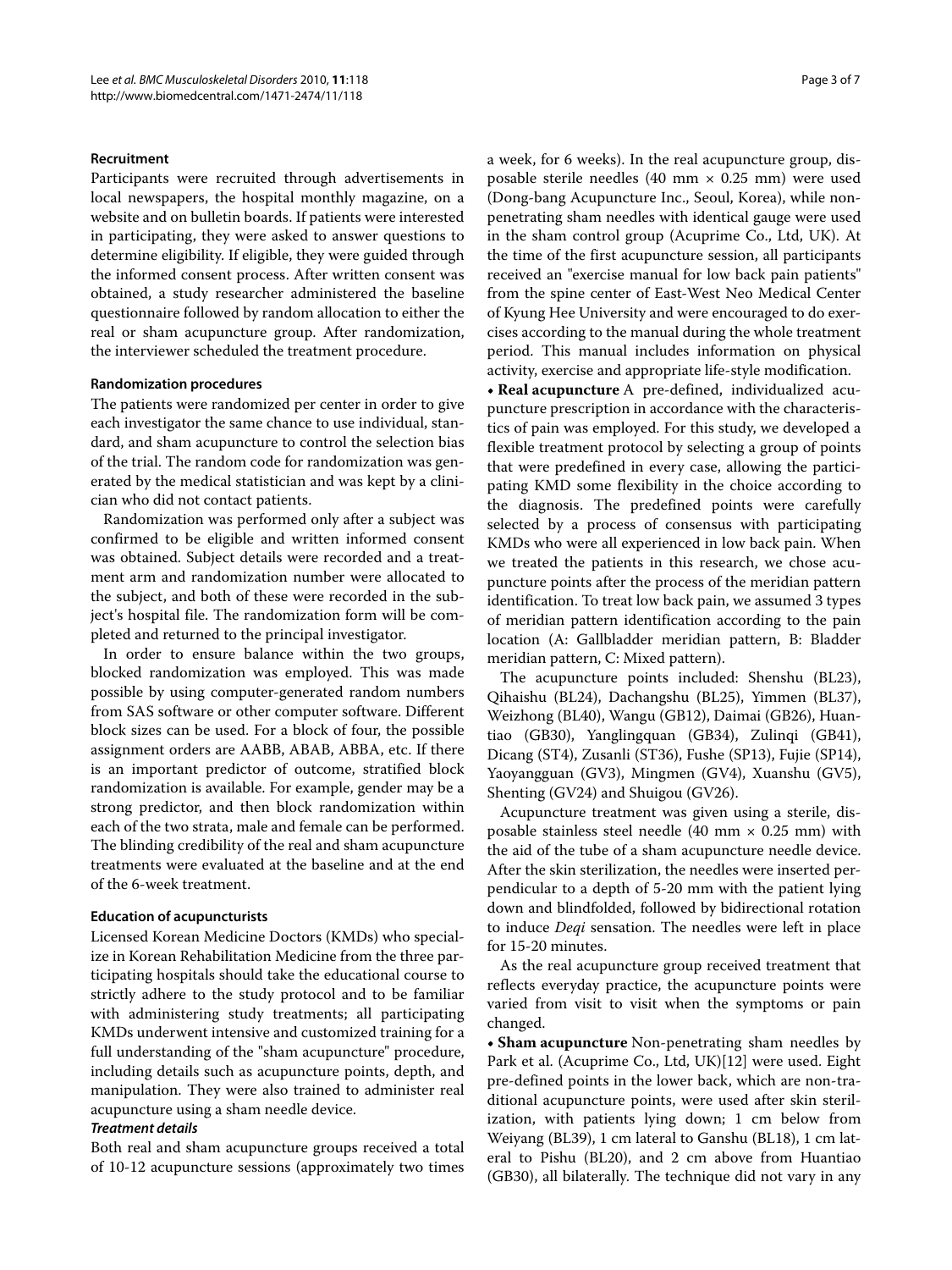way from that performed in the real acupuncture group, except for the usage of a semi-blunted needle. The sham needles were left in for 15-20 minutes of the session, as was done in the real acupuncture group.

## **Outcome measurements**

Patient completed a series of measurements to assess back pain-related dysfunction, pain, quality of life, and back pain-related costs.

At the screening visit, patients were asked to fill out a questionnaire regarding age, gender, marital status, residence, occupation, and education. Medical history was also taken before physical check-ups and it was determined whether the patient would be included or not. The baseline (T0), 4 (T1), 6 (T2), 8 (T3), 12 (T4), and 24 (T5) week follow-up measurements are summarized in Table 1.

#### **Primary outcome measures**

The primary outcome was measured using the visual analogue scale (VAS) for bothersomeness of low back pain. Since our intension was not to simply evaluate the severity of pain, but also to understand the impact of chronic low back pain on the patients' life, we used the VAS not for pain intensity, but for bothersomeness of low back pain, as a primary outcome measurement. The patient was asked to mark, on a 10-cm VAS (0, absence of bothersomeness; 10, the worst bothersomeness imaginable), the degree of bothersomeness due to low back pain experienced within the most recent one week from the day the

assessment was performed. This measurement has substantial validity; it is highly correlated with measures of function and other outcome measures[[13\]](#page-6-12). Bothersomeness of low back pain was measured at baseline, and on the 4, 6, 8, 12, and 24-week follow-ups. The primary endpoint was the 8 week follow-up, i.e. 2 weeks after completion of the 10-12 sessions of acupuncture treatment.

#### **Secondary outcome measures**

There is ample evidence supporting the validity of the visual analogue scale (VAS) for pain intensity. Many studies have demonstrated the validity of its construct and its reliability [\[14](#page-6-13)[,15](#page-6-14)]. This is a fast and straightforward method for evaluating the subjective intensity of pain. Pain intensity was measured in the same fashion as VAS for bothersomeness (0, absence of pain; 10, the worst pain imaginable) at baseline, 4, 6, 8, 12 and 24 weeks after beginning of treatment.

The Oswestry Disability Index (ODI) [\[16](#page-6-15)] was used to measure back pain-related dysfunction. ODI includes 10 questions about daily activities including pain intensity, personal care, lifting, walking, sitting, standing, sleeping, sexual life, social life, and traveling. Each question is rated on a 0 to 5 point scale and the lower the score, the less disabled. It takes 5 minutes to complete and the validated Korean version of ODI [[17](#page-6-16)] was administered at baseline, 6, 8, 12, and 24-week follow-ups.

Health-related quality of life was measured at baseline, and at 6, 8, 12, and 24-week follow-ups, using the wellvalidated SF-36 [[18\]](#page-6-17), which has been recommended for

| <b>Measures</b>                                 | <b>Baseline (0-week)</b> | 4-week | End of treatment (6-week) | 8-week | 12-week | 24-week |
|-------------------------------------------------|--------------------------|--------|---------------------------|--------|---------|---------|
| Sociodemographic characteristics                | X                        |        |                           |        |         |         |
| Back pain history                               | X                        |        |                           |        |         |         |
| X-ray                                           | X                        |        |                           | х      |         |         |
| VAS for bothersomeness of low back<br>pain      | X                        | X      | X                         | X      | X       | X       |
| VAS for pain intensity                          | X                        | X      | X                         | X      | X       | X       |
| Oswestry disability Index (ODI)                 | X                        |        | X                         | X      | X       | X       |
| General health status (SF-36)                   | X                        |        | X                         | X      | X       | X       |
| EuroQol-5D (EQ-5D)                              | X                        |        | X                         | X      | X       | X       |
| Beck Depression Inventory (BDI)                 | X                        |        | X                         | Χ      | X       | X       |
| Medication use                                  | X                        |        | X                         | X      |         |         |
| Costs of back care                              | X                        |        | X                         | Χ      |         | Χ       |
| Adverse experiences*                            | X                        | X      | X                         |        |         |         |
| Credibility test <sup>+</sup>                   | X                        |        | Χ                         |        |         |         |
| Acupuncture experience (In-depth<br>interview)§ |                          |        |                           | X      |         |         |

**Table 1: Schedule for data collection; outcome measures per visits**

\*, At every single visit; †, After 1st treatment and at the end of treatment (6-week); §, 10 randomly chosen participants (5 from acupuncture group and 5 from sham group) for each hospital, thus 30 in total.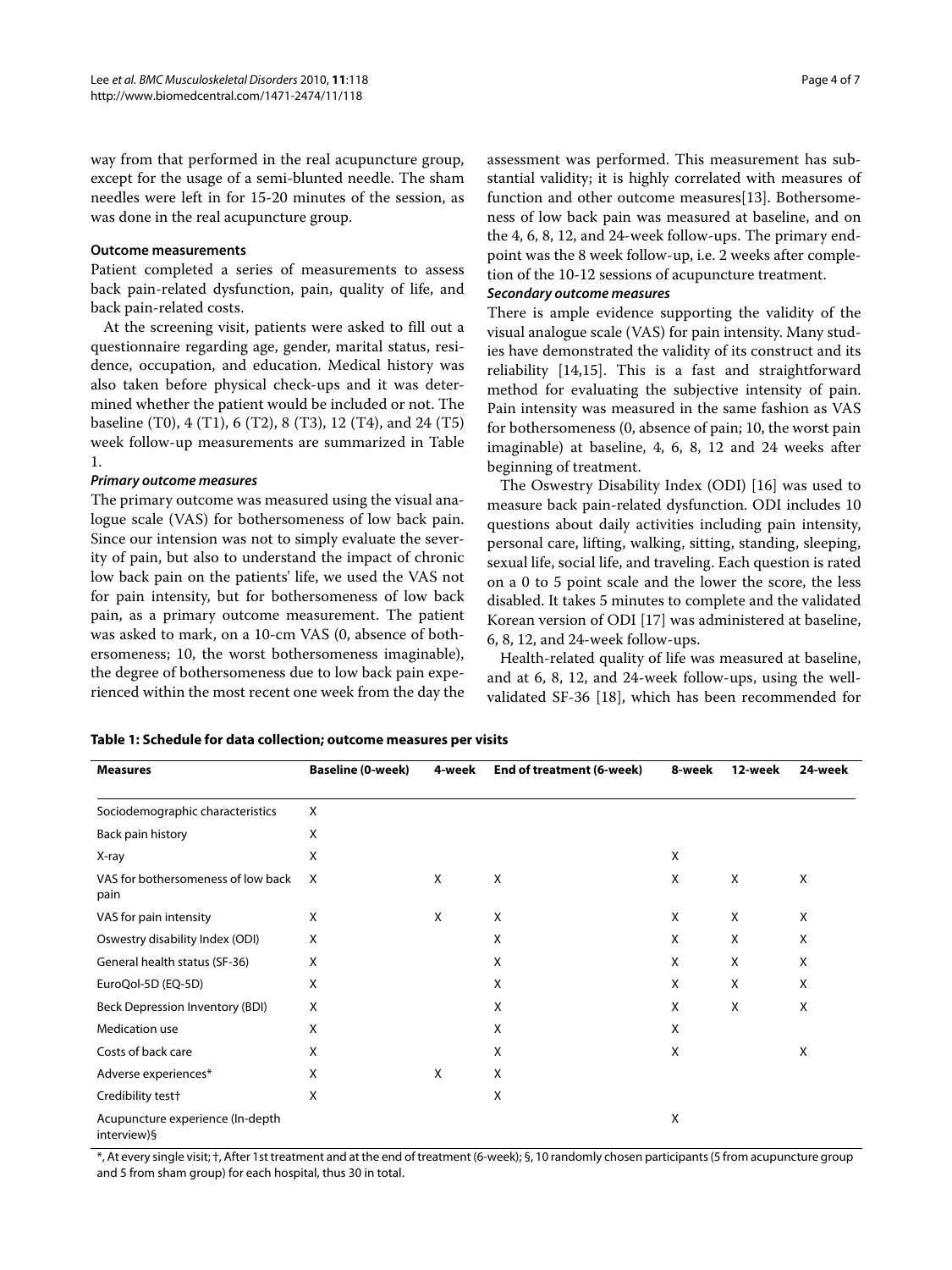back pain studies. The SF-36 measures 8 health domains: 1) limitations in physical activity because of health problem; 2) limitations in social activities because of physical or emotional problem; 3) limitations in usual role activities because of physical health problems; 4) bodily pain; 5) general mental health (psychological distress and wellbeing); 6) limitations in usual activities because of emotional problems; 7) vitality (energy and fatigue); and 8) general health perceptions. The higher score means better general health status. In our study, the validated Korean version of SF-36 [\[19](#page-6-18)] was analyzed.

Patients completed the EuroQol 5-Dimension (EQ-5D) [[20\]](#page-6-19) at baseline, and at the 6, 8, 12 and 24-week followups. EQ-5D is a generic questionnaire that measures the quality of life regarding personal health. It consists of two parts: in the first part, the patient evaluates in a descriptive way his/her health state, with respect to 5 dimensions, namely mobility, personal care, daily activities, pain/discomfort and anxiety/depression. Each dimension is scored from one to three, and so the best possible health profile is 11111 and the worst is 33333. In the second part, the patient rates on a VAS from 0, the worst imaginable state of health to 100, the best imaginable state of health, his/her overall state of health on the day the questionnaire is completed. The two scores are complementary. EQ-5D has an index of reference value of possible health profiles ranging from a value of one (the best state of health) to zero (death). Thus, we sought to combine these results with the years of life in order to calculate the years of life adjusted for health-related quality of life. Using this approach, as well as analyzing costeffectiveness, we performed a cost-utility analysis. A validated Korean version of EQ-5D [\[21](#page-6-20)] was administered in this study.

The Korean version of Beck's Depression Inventory (BDI) [\[22\]](#page-6-21) is a 21-item self-administered questionnaire. It provides a quantitative measure of depressive symptoms. Each item has a 0-3 response format, giving a theoretical maximum score of 63. The following cut-off scores are recommended: scores 0-9 little, if any, depression, 10-18 mild depression, 19-29 moderate depression, and 30-63 severe depression. The psychometric quality of the questionnaire is very good [[23\]](#page-6-22). The validated Korean version of the credibility test, which was first proposed by Vincent [\[24\]](#page-6-23), was used to assess the credibility of real and sham acupuncture treatments at the end of the 6-week treatment. The patients rated the credibility of the treatment they were given by answering 4 questions on a numeric rating scale, with 0 for not at all and 6 for maximal agreement: 1) improvement expected; 2) recommendation to others; 3) treatment logical; and 4) effective also for other diseases.

# **Protection of subjects and assessment of safety**

Any adverse experiences at any clinic visit during the 12 sessions were monitored. The research team monitored serious adverse experiences, which were defined as treatment-related experiences.

#### **Stopping rules**

The trial would have been stopped if the principle investigator believed there was an unacceptable risk of serious adverse events in one of more of the treatment arms.

#### **Sample size determination**

Generally, a level of significance of  $\alpha = 0.05$  and a power of  $1-\sqrt{6}$  = 0.80 were used. For two arms (control - sham acupuncture, experimental - real acupuncture), we considered the two sample t-test model.

Experimental group: real acupuncture

Control group: sham acupuncture

Primary parameter: VAS for bothersomeness at 2 months after beginning of treatment

Expected mean difference and common standard deviation between two groups: 1.5 on a 0-10 VAS for bothersomeness, SD = 2.73

Drop-out rate: 20%

Sample size determination:

$$
N = rn_t + sn_c \tag{1}
$$

where,

*N* : total sample size

 $n_t$ : sample size for experimental group

 $n_c$ : sample size for control group

r: number of experimental group

- s: number of control group
- λ: ratio of experimental and control sample size (λ =  $n_t/n_c$

In the trial,  $r = 1$ ,  $s = 1$  and  $\lambda = 1$  were assumed, and then  $N = n_t + n_c$ 

To determine optimal sample size, we considered the following hypotheses of interest and formulas of sample size

Under hypotheses  $H_0$ :  $\mu_c = \mu_t H_1$ :  $\mu_c \neq \mu_t$ sample size:

$$
n_{t} = n_{c} = \frac{(Z\alpha/2 + Z\beta)2\sigma^{2}(\lambda + 1)\lambda}{(\mu c - \mu t)^{2}}
$$
 (2)

 $\mu_t$ : mean of experimental group

 $\mu_c$ : mean of control group

σ2 : common variance between two groups

α: probability of type 1 error (significance level)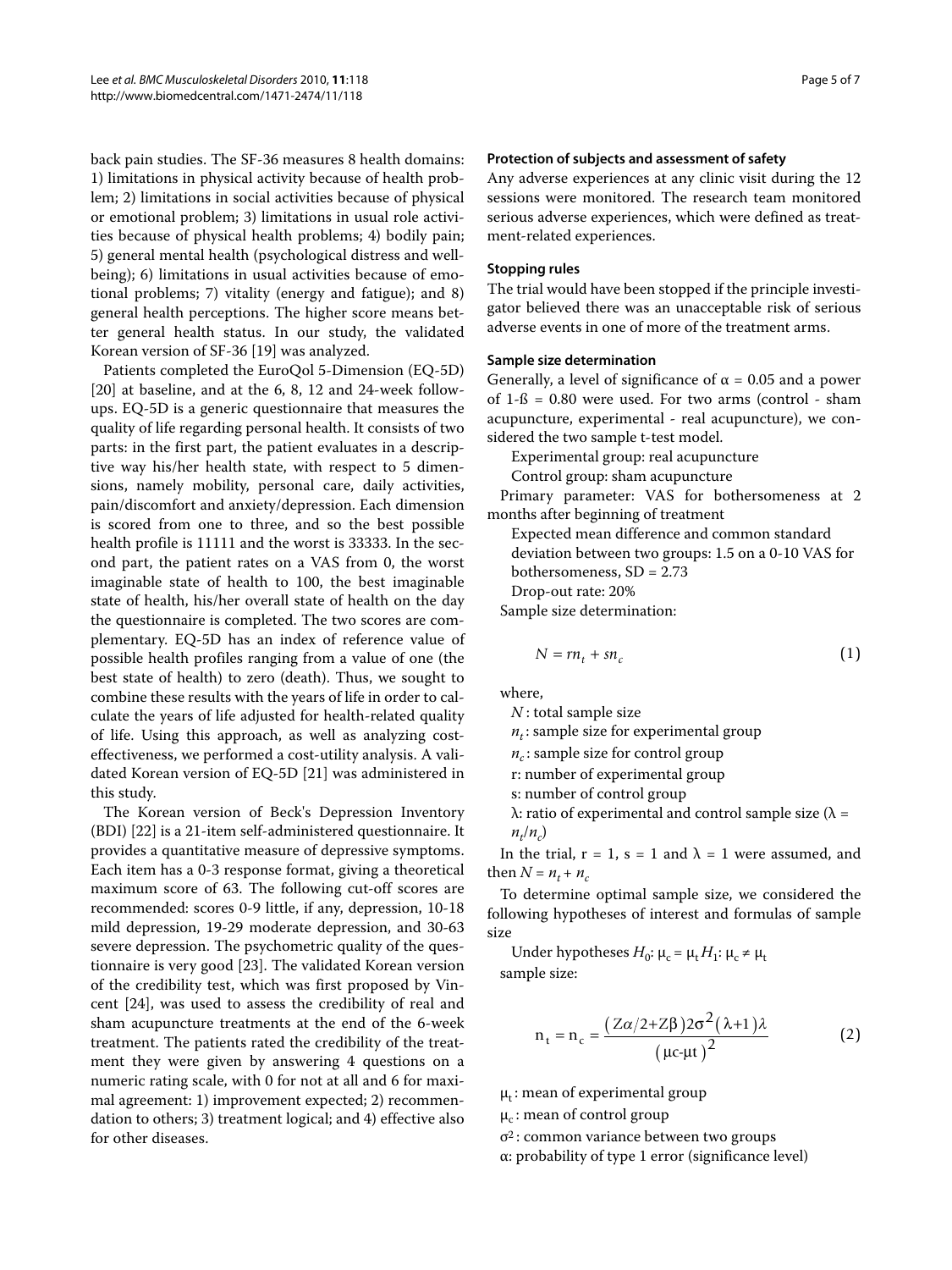ß: probability of type 2 error  $Z_{\alpha/2}$ :  $\alpha/2$ th quantile of standard normal distribution  $Z_{\alpha}$ : ßth quantile of standard normal distribution

$$
\alpha = 0.05, 1 - \beta = 0.80 \rightarrow Z_{\alpha/2} = Z_{0.025} = 1.960, Z_{\beta} = Z_{0.20} = 0.84
$$
\n(3)

 $μ<sub>c</sub> - μ<sub>t</sub> = 1.5, σ = 2.73(Reference: Cherkin et al)[25]$  $μ<sub>c</sub> - μ<sub>t</sub> = 1.5, σ = 2.73(Reference: Cherkin et al)[25]$  $μ<sub>c</sub> - μ<sub>t</sub> = 1.5, σ = 2.73(Reference: Cherkin et al)[25]$ Using formulas (1) above:

nt = nc = 
$$
\frac{(Z\alpha/2+Z\beta)2\sigma^2(\lambda+1)\lambda}{(\mu c\text{-} \mu t)^2}
$$

$$
=\frac{(1.960+0.842)^2(2.73)^2\cdot 2}{1.5^2}
$$

$$
= 51.99\cdots = 52
$$
 (4)

For the equal allocation for the two groups, total sample size considering drop-out rate of 20% was calculated as 130 subjects.

### **Statistical methods and analysis**

All statistical analysis was performed in the principle of ITT analysis (Intention-To-Treat analysis) and PP analysis (Per-Protocol analysis). In the case of ITT analysis, we applied the LOCF (Last Observation Carried Forward Analysis) rule. For all statistical analysis, SPSS Win. Ver.14.0 and a significance level of 0.05 were used.

# **Description of baseline characteristic and homogeneity test of two groups**

For the description of baseline characteristics, both demographical and clinical, for all subjects in the clinical trial, the mean with standard deviation, range with minimum and maximum for quantitative data and frequency with percentage for qualitative data are described.

For the homogeneity test of the baseline characteristics, both demographical and clinical, between the two groups, two-sample t-test for quantitative data and Chisquare test for qualitative data were performed. If there were baseline characteristics showing statistical significance and possibility of covariance, ANCOVA (analysis of covariance) was used for analysis and adjustment of baseline characteristics.

### **Efficacy**

**• Primary variable** The two-sample T-test was used for VAS for bothersomeness of low back pain at baseline and at 8 weeks for the comparison of the two groups and to determine differences from baseline. ANCOVA and twosample T-test was used between the differences at baseline VAS and 8 week VAS for each groups. Also, a 95% confidence interval was added for all analyses.

Repeated measure two factor analysis will be used to analyze the difference and mean change among baseline, and 4, 6, 8, 12 and 24-week VAS, difference and mean change between groups, and interaction between groups and observed time. If necessary, a mixed model approach was also used.

**• Secondary variable and others** For the variable, VAS for pain intensity, Oswestry Disability Index (ODI), SF-36, EQ-5D, repeated measure two factor analysis was used to analyze the difference and mean change among baseline, 4, 6, 8, 12 and 24-week VAS, difference and mean change between groups, and interaction between groups and observed time. If necessary, a mixed model approach was also used.

For medication use, the Chi-square test was used to analyze the different types of drugs between the groups, dose of drug and frequency of dose in a day among baseline, 4, 6, 8, 12 and 24-week VAS. Repeated measure two factor analysis was used to analyze the difference and mean change between groups, interaction between groups and observed time. If necessary, a mixed model approach was also used.

### **Safety**

All adverse effects were recorded and described as frequency and percentage. For the comparison of adverse effects between groups, the Chi-square test or Fisher's exact test were performed.

# **Data handling**

Investigators entered the information required by the protocol into the Case Report Forms (CRFs). Non-obvious errors or omissions were entered into data query forms, which were returned to the investigational site for resolution. The data from all centers were gathered and summarized with respect to demographic baseline characteristics, effectiveness and safety observations.

## **Discussion**

We adopted the visual analogue scale for bothersomeness (not pain) as the primary outcome measurement. This is because the target disease of this study is chronic low back pain. According to the clinical experience, we observed that some patients with chronic pain tend to be very bothered by even a small amount of pain and others are not bothered by even moderate pain. In clinical practice, we frequently find it is more essential and effective to try to improve bothersomeness due to chronic pain than to try to reduce that pain itself.

Various randomized clinical trials that have investigated the efficacy of acupuncture tend to use different types of control groups, such as sham acupuncture, placebo acupuncture and a waiting list [[8](#page-6-7)[,9](#page-6-8)[,26](#page-6-25)[,27](#page-6-26)]. In this study, we chose placebo acupuncture (non acupuncture points) combined with sham acupuncture device. We